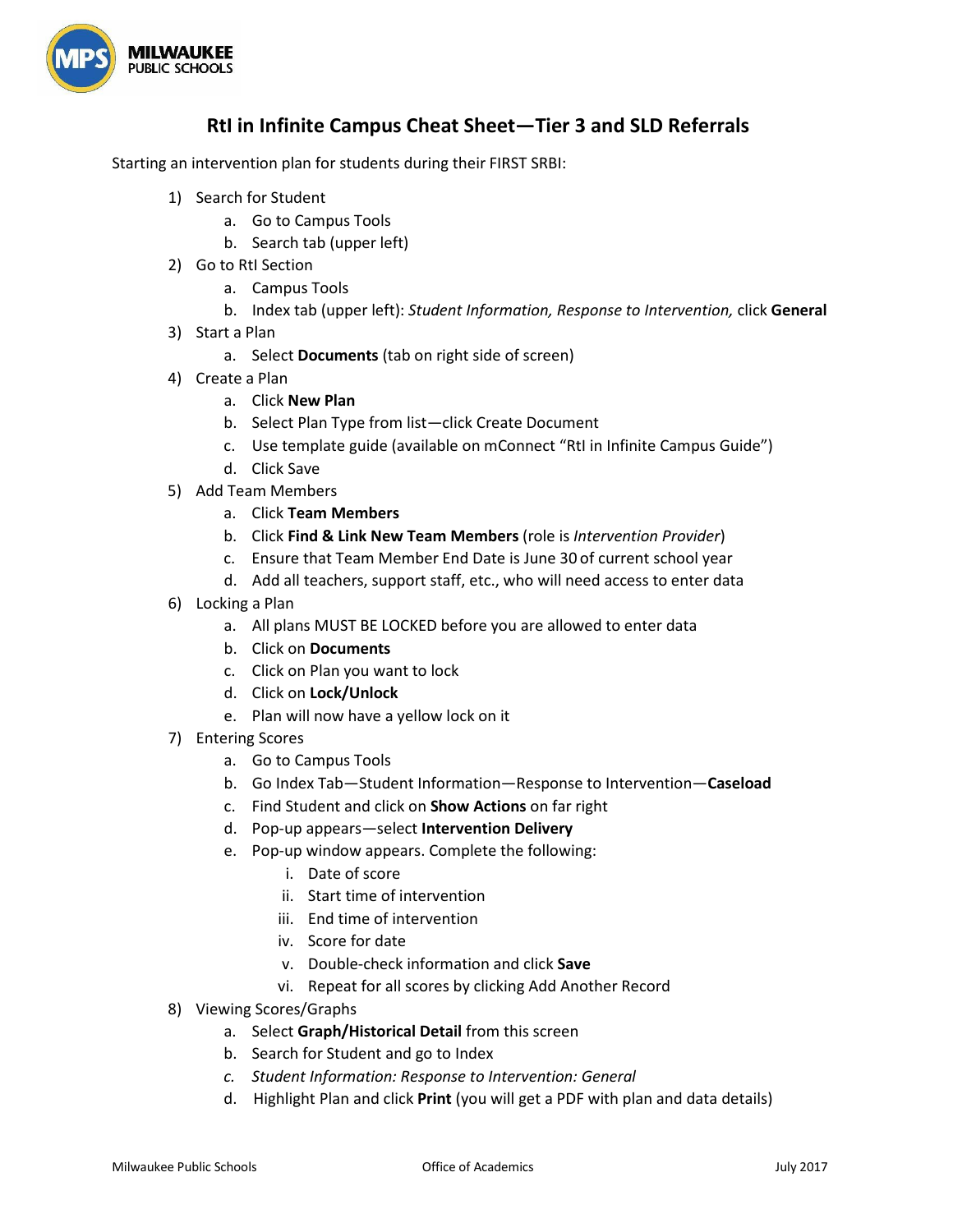## **Reading Tier 3 (Content Area: Reading, Intervention Tier 3)**

Items in **BOLD** the user selects. Items in *italics and underline* are typed by the user.

| Plan Type                       | <b>Reading Tier 3</b>                                                       |
|---------------------------------|-----------------------------------------------------------------------------|
|                                 | (IC has to say Reading even if it is not a Reading SLD referral-that is     |
|                                 | just an IC default setting)                                                 |
| <b>Start Date</b>               | Date Student began intervention                                             |
| <b>End Date</b>                 | End of Semester or more frequent if your school has a schedule              |
| <b>Universal Screener Name</b>  | Leave blank                                                                 |
| <b>Universal Screener Score</b> | Leave blank                                                                 |
| Plan Description                | <b>SLD Referral-Reading</b>                                                 |
|                                 | Complete the following:                                                     |
|                                 | Which of the 8 SLD areas:                                                   |
|                                 | Specific Skill Identified for Intervention:                                 |
|                                 | SRBI used:                                                                  |
|                                 | DIBELs Next Tool Used and Level (if applicable)                             |
| <b>Base Score</b>               | Enter their Median Baseline Score from DIBELS or Alternative CBM            |
| <b>Base Score Comments</b>      | Enter all three baseline scores from DIBELS or Alternative CBM              |
| Goal Name                       | Type one of the following:                                                  |
|                                 | <b>Basic Reading Skills</b>                                                 |
|                                 | <b>Reading Fluency</b>                                                      |
|                                 | <b>Oral Expression</b>                                                      |
|                                 | <b>Listening Comprehension</b>                                              |
|                                 | <b>Written Expression</b>                                                   |
| Goal Type                       | <b>SLD Referral</b>                                                         |
| Goal Score                      | 100 (goal is irrelevant for SLD referral, so we are just putting in 100 for |
|                                 | all students)                                                               |
| <b>Goal Score Comments</b>      | If using an Alternative CBM to progress monitor or using a Technically      |
|                                 | Adequate intervention (and not an SRBI), leave additional information       |
|                                 | here about the Alternative CBM or Technically Adequate intervention         |
| <b>Evaluation Method/Tool</b>   | Select the DIBELS you are using or Alternative CBM if not using DIBELS      |
| Intervention                    | SRBI 1, SRBI 2, Technically Adequate 1, or Technically Adequate 2           |
| <b>Intervention Provider</b>    | Leave blank                                                                 |
| <b>Intervention Position</b>    | Select role of staff member providing intervention                          |
| Location                        | Leave blank                                                                 |
| <b>Direct</b>                   | Enter length of intervention time (e.g., 20 or 30)                          |
| # Sessions per                  | $\mathbf{1}$                                                                |
| Service Frequency               | Day                                                                         |

Teacher will create a plan during the first SRBI, then that plan will be "ended" or "closed" and a second intervention plan will be created. Be sure to select SRBI 1 or SRBI 2 correctly when creating the plan.